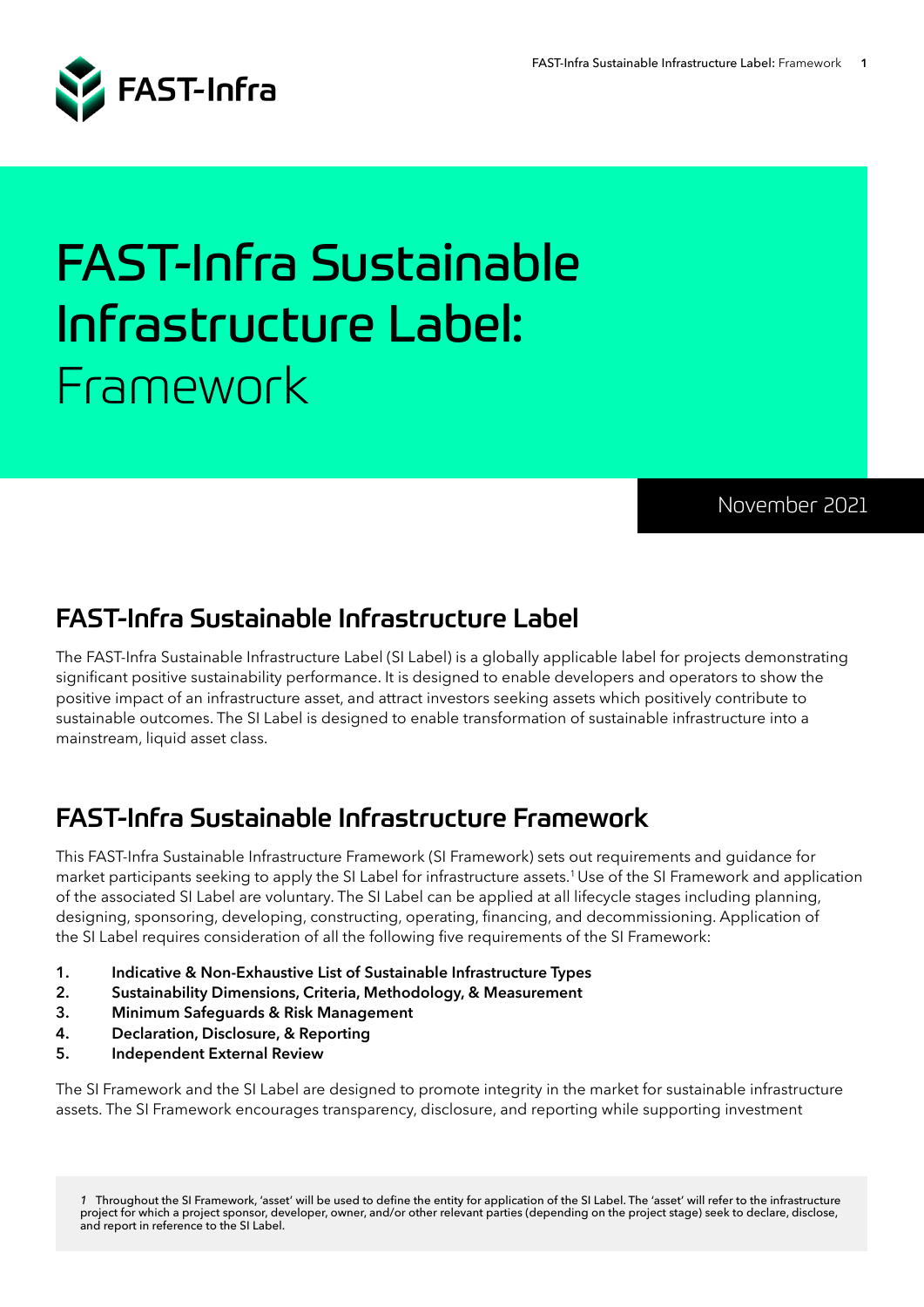

decision-making. It establishes cohesion that builds on, and complements, other standards and guidelines in the market. Indeed, many of the features of the SI Label use existing requirements and good practice in project development. Application of the SI Label enables comparability of metrics across sustainable infrastructure assets.

# Governance: SI Label Secretariat

Over time, the SI Framework will evolve to reflect the advancement of good practice, definitions, standards, and taxonomies for determining sustainability. The SI Framework and SI Label were collaboratively designed based on a dedicated working group under the FAST-Infra initiative.<sup>2</sup>The SI Framework is governed by the SI Label Secretariat<sup>3</sup> and is updated periodically, in order to reflect continual improvement and application of good practice.

#### 5 Requirements of the SI Framework:

## 1. Indicative & Non-Exhaustive Sustainable Infrastructure **Tupes**

Infrastructure assets that meet all requirements of the SI Framework have the potential to apply the SI Label. Annex 1 provides an Indicative and Non-Exhaustive List of Eligible Sustainable Infrastructure Assets (the Indicative and Non-Exhaustive List) that have the potential to be labelled sustainable; however, alignment to the list does not confer automatic qualification.

An infrastructure asset not included in the list may be labelled sustainable provided there is demonstrable evidence of alignment with other requirements set out in the SI Framework. The Indicative and Non-Exhaustive List is illustrative and may be updated from time to time.

2. Sustainability Dimensions, Criteria, Methodology, & Measurement

The SI Label may be applied to an infrastructure asset, at any stage of its lifecycle, that:

- Meets (or is forecast to meet) all the baseline (which is intended to reflect do no significant harm) requirements; and
- Demonstrates (or is forecast to demonstrate) a significant positive contribution to at least one criterion (sustainability objective).

When assessing the baseline and positive contribution, consideration should be given to factors such as the asset's project development stage, location, primary purpose, capital value, as appropriate.

*<sup>2</sup>* The 'Finance to Accelerate the Sustainable Transition-Infrastructure' initiative (FAST-Infra) was launched in 2020 by the Climate Policy Initiative (CPI), HSBC, the Global Infrastructure Facility (GIF), the International Finance Corporation (IFC), and OECD, under the auspices of French President Emmanuel Macron's One Planet Lab. Over 50 global entities, representing governments at all levels, the financial sector, investors, DFIs, insurers, rating agencies, and NGOs are now actively participating in developing the FAST-Infra initiative. FAST-Infra aims to close the trillion-dollar sustainable infrastructure investment gap, with urgency, by transforming sustainable infrastructure into a mainstream, liquid asset class.

*<sup>3</sup>* Secretariat to be established. Please refer to the **Governance Framework** document for more information on the governance structure for the SI Label.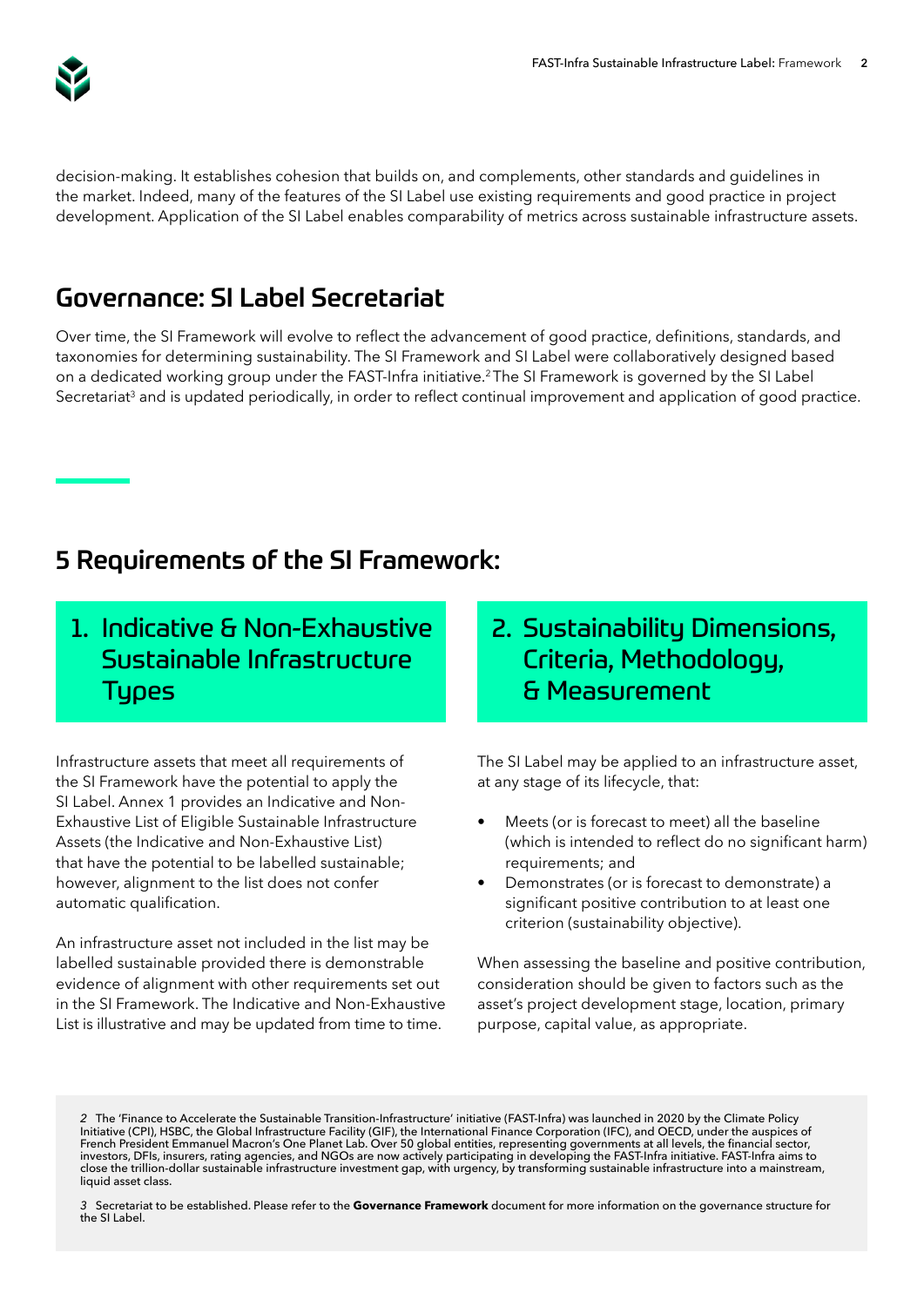

**Baseline:** refers to the minimum standards that infrastructure assets are to adhere to, and comprise the IFC Performance Standards,<sup>4</sup> as well as additional 'gaps filled' not currently covered in the standards. These criteria complement the requirements set out in Section 3, Minimum Safeguards & Risk Management, below.

**Significant Positive Contribution:** refers to the measurable, positive contribution to a sustainability objective, over and above the baseline requirements that sustainable infrastructure assets shall demonstrate.

Annex 2 outlines a series of 14 criteria (Sustainability Objectives) across four dimensions of sustainability environmental, social, governance, and adaptation & resilience (each a Dimension)—that have been curated from best practice reference frameworks and standards in the market. They demonstrate broad alignment with the SDGs<sup>5</sup>, Paris Agreement, and with the G20 Principles for Quality Infrastructure Investment (QII). Examples of outcomes associated with the four dimensions of sustainability include:

**Environmental:** positive impacts on the environment, such as alignment with low-carbon pathways, efficient use of materials, and interventions that enhance biodiversity and the natural environment.

**Adaptation & Resilience: positive contributions** aimed at ensuring resilience to climate, environmental, human-made, and disaster risks. The criteria also focus on systematically incorporating resilience-building activities and adaptation measures in response to actual or expected changes in climate conditions through context- and location-specific approaches, among other considerations.

**Social:** positive contributions to healthcare, safety, and security of local communities and project parties, human and labour rights, local job creation, gender equality, and increasing access to education.

**Governance:** meeting baseline requirements for underlying policies, processes, and procedures, including considerations around compliance, antibribery and corruption, project-by-project government fiscal transparency, and transparent procurement.

The Dimensions and Criteria may be updated from time to time in accordance with the corresponding Governance Framework.

Criteria are further defined by example methodologies and example indicators. The list of indicators is designed to provide additional guidance on how to demonstrate positive contribution against the minimum environmental and social safeguards and baseline requirements. Other applicable indicators, selected outside of the list, can be used, along with disclosure of the underlining methodology and rationale applied to ensure alignment with international best practice.

Other direct and indirect positive contribution(s) to wider society, the environment, and/or the economy, enabled by the infrastructure asset which are not captured within these specific criteria, or which currently do not have a positive contribution factor, can also be considered. This may require a qualitative assessment and narrative report in disclosures. Furthermore, systemic, holistic and inter-relationships between the sustainability criteria can also be considered, as appropriate.

Alternative methodologies and rationale shall be acceptable to the Independent Reviewer (see Independent Review), if applicable. The example methodologies and indicators provided as guidance will be updated over time as good market practice evolves.

*4* Please refer to the associated 'Dimensions and Criteria Indicators' document for detailed definitions, example methodologies, and example indicators for each sustainability criterion.

*5* The SI Label draws from best practice used in over 25 frameworks, including: ADB ASEAN Catalytic Green Finance Facility Investment Principles; CEEQUAL; The Equator Principles; EU Green Taxonomy; ICMA (Green Bond Principles, Social Bond Principles, Sustainability Bond Principles); IFC Performance Standards; SuRe, among others. Please refer to the FAQ document for more information on referenced resources and key elements extracted from the mapping exercise that were used to develop the sustainability criteria underpinning the label.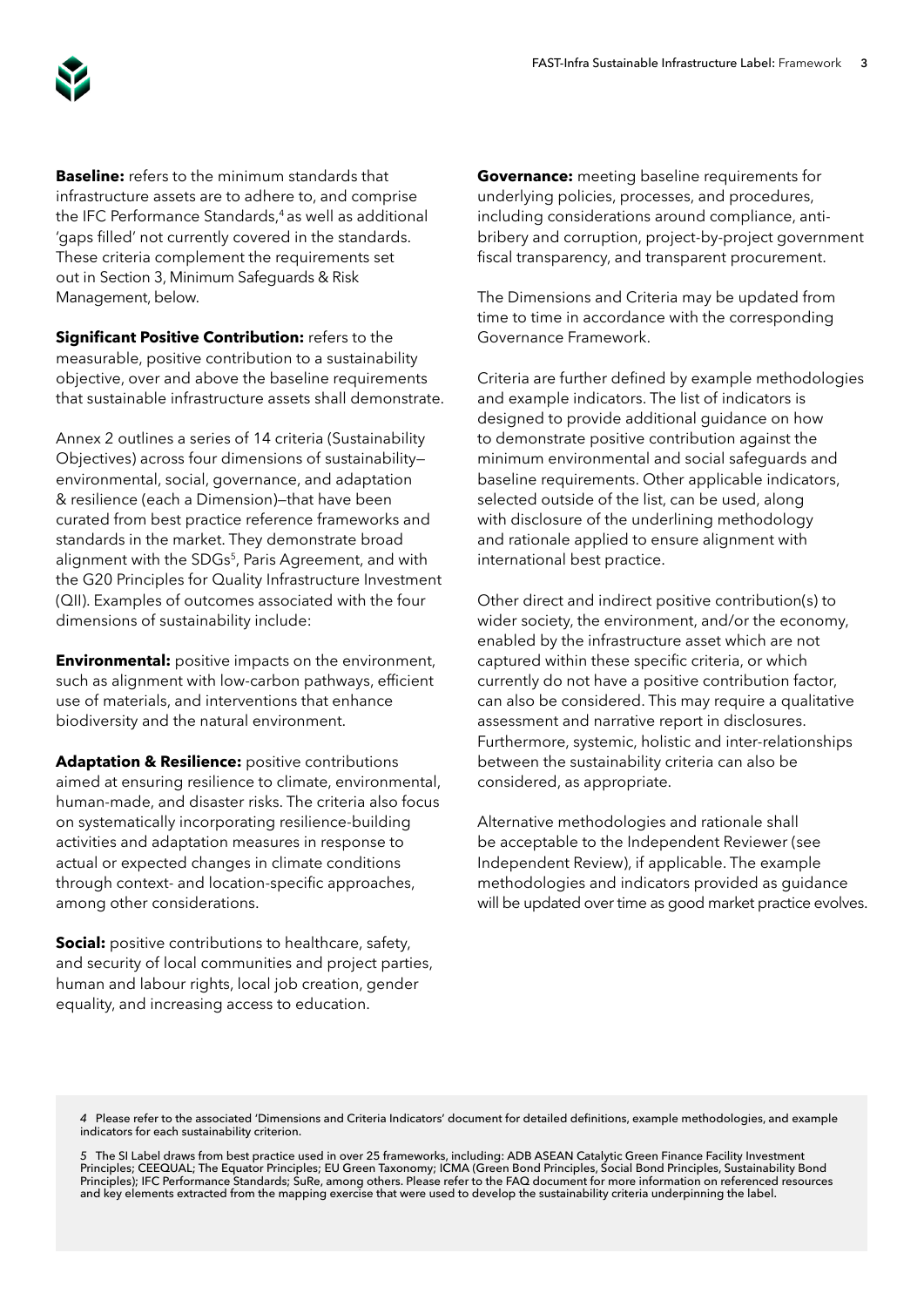

## 3. Minimum Safeguards & Risk Management

In addition to meeting the requirements laid out in the previous sections, and in Sections 4 and 5 below, the SI Label cannot be applied to an infrastructure asset without appropriate environmental and social safeguards and risk mitigation measures being in place.

Outlined below, compliance with environmental and social safeguards and risk mitigation measures are minimum requirements. These complement the baseline requirements set out in Section 2, above.

At the stage of the asset lifecycle when the SI Label is applied, and throughout the rest of its lifecycle, the infrastructure asset shall demonstrate adherence to the following requirements, or for each requirement, application of local and/or national law, whichever is the more stringent:

- IFC Performance Standards on Environmental and Social Sustainability (IFC Performance Standards), 2012<sup>6</sup>, and;
- Equator Principles 4, July 2020, to the extent applicable to the project.

Notwithstanding specific requirements outlined above, assets should also:<sup>7</sup>

- Publish in the public domain an **Environmental and Social Impact Assessment (ESIA)** produced by a qualified independent firm or consultant;
- Develop a full **Climate Risk and Resilience Assessment for both physical and transition risk**  (using best practice methodologies), produced by a qualified independent firm or consultant, (if not separately conducted within the ESIA), including an asset-level statement on consideration of the project's lifecycle contribution to the transition

toward net zero emissions<sup>8</sup>;

- Conduct a **Stakeholder Engagement Programme** to incorporate the views of affected communities and other relevant stakeholders;
- Develop and/or maintain an **Environmental and Social Management System (ESMS)**;
- Prepare a **Sustainability Mitigation & Action Plan**, which includes, but is not limited to, actions and mitigation recommended from the ESIA, Climate Risk and Resilience Assessment, and any agreements from the Stakeholder Engagement Programme;
- In addition, where the debt and equity capital provider(s) have sufficient influence<sup>9</sup>, **covenants or terms** shall be included in requisite financing documentation to ensure appropriate Declaration, Disclosure, & Reporting as set out in Section 4, as well as measures needed to maintain Minimum Safeguards & Risk Management.

For all infrastructure assets, as a minimum, the ESMS and Sustainability Mitigation & Action Plan should be subject to external review (see Independent Review section), where used, and then be subject to ongoing monitoring, see Declaration, Disclosure, & Reporting in Section 4, below.

In all cases, a level of materiality and applicability should be applied, noting guidance provided on documentation availability.

#### 4. Declaration, Disclosure, & Reporting

In addition to meeting the requirements laid out in the previous sections, declaration, disclosure, and reporting of an infrastructure asset's forecast and actual sustainability performance are core requirements of applying the SI Label.

*6* Including IFC's Guidance Notes: Performance Standards on Environmental and Social Sustainability, 2012.

*7* If documentation required above is not available (e.g., due to the stage of project development), the infrastructure asset, its owner, and/or its financiers should: i) conduct an equivalent assessment; ii) publicly state why no such documentation is available; or iii) otherwise set out plans for future provision of such documentation. This should be to the satisfaction of the external independent reviewer, where used.

*8* This statement can be qualitative in the absence of defined and accepted quantified methodologies.

*9* Influence is determined by the ability to include such covenants and/or terms within financial documents (e.g. lead debt arranger for a syndicate, or an equity party).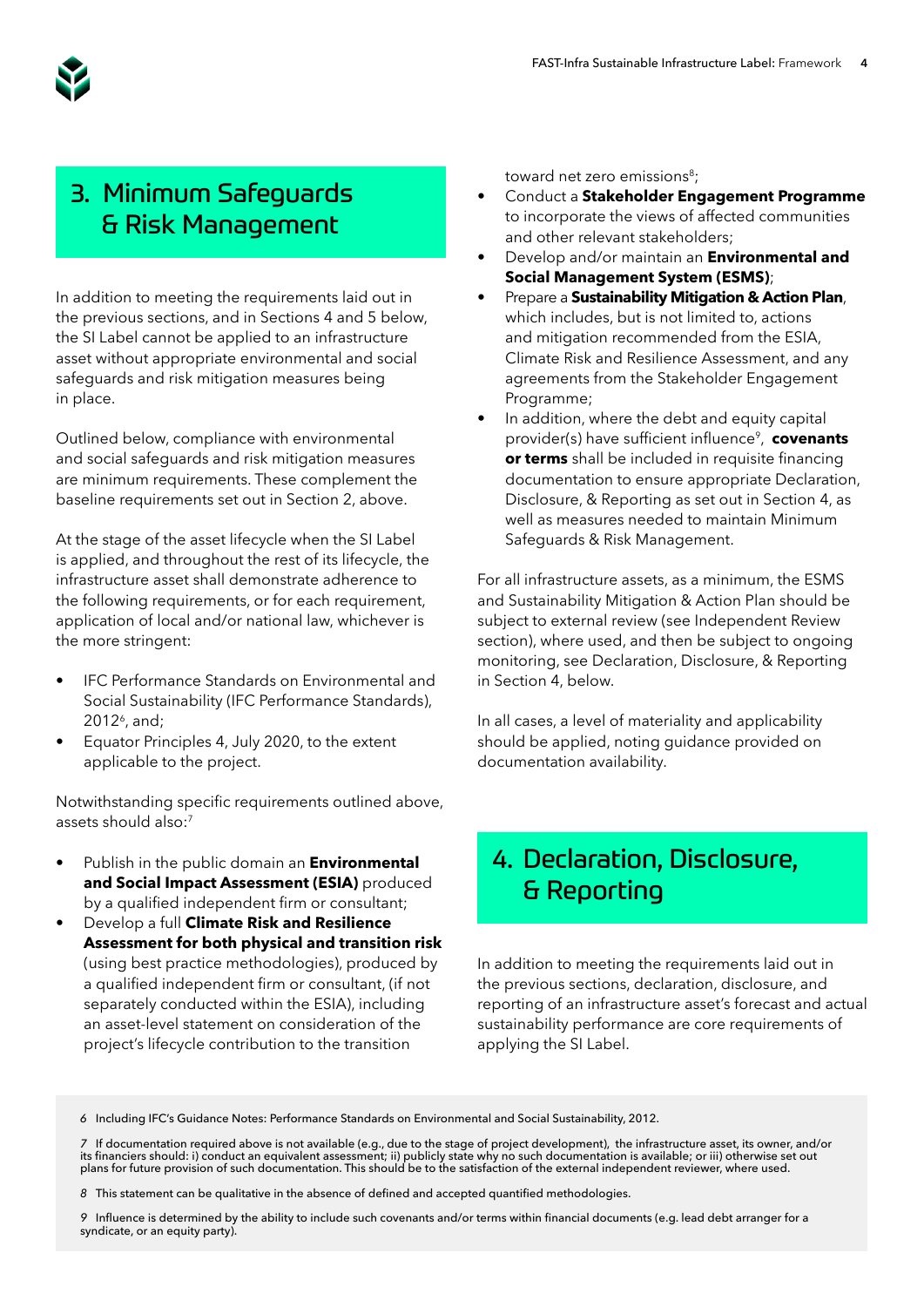

#### **INITIATION STAGE DISCLOSURES**

Self-declaration of expected or current alignment with the requirements of the SI Framework can happen at any part of the infrastructure asset lifecycle, which will serve as the 'initiation stage' for the declaration process. The initiation stage requires disclosure of, but not limited to:

- Sustainable infrastructure asset type (for reference, please refer to Annex 1 for the Indicative and Non-Exhaustive List of sustainable infrastructure assets) and with a concise rationale (1-2 sentences) as to why the asset qualifies under the SI Label;
- Commitment or demonstration of adherence to the baseline criteria; and
- Demonstrable or anticipated significant positive contribution to one or more of the criteria (Sustainability Objectives).

At the initiation stage, the owner or financier of the infrastructure asset should publish an impact report demonstrating significant positive contribution, using the Criteria of the Sustainability Objectives, on the following:

- **Pre-Operational:** Forecast impact (average over the lifecycle of the infrastructure asset lifecycle); and
- **Operational:** Actual and forecast impact (average over the remaining lifecycle of the infrastructure asset).

Reporting should be quantitative where possible (albeit avoiding precision bias enabling false accuracy), although additional qualitative reporting is also encouraged to showcase other sustainability aspects of the project to stakeholders.

#### **SUBSEQUENT DISCLOSURES**

Following the initiation stage, the asset manager or owner should:

- 1. Re-assess and declare the infrastructure asset's expected or current alignment with the SI Framework requirements; and
- 2. As appropriate, publish an impact report including criteria and associated methodologies used, to include, but not limited to: positive contribution to at least one of the criteria (Sustainability Objectives) considering the lifecycle of the asset. This should include actual and re-forecast impact if asset is operational (see frequency, below).

For all assets, it is considered good practice to annually declare expected alignment with the SI Framework requirements, for each year the SI Label is applied, (although an annual impact report may not be appropriate, see below).

The frequency and level of detail of impact reporting will vary between pre-operational and operational assets:

- **• For pre-operational assets:** an annual impact report may not be appropriate, assuming no material changes from Initiation Stage disclosures.
- **• For operational assets within 3 years of operational performance:** and until the asset reaches steady state operational performance, an annual impact report should be provided.
- **• For operational projects with more than 3 years of operational performance:** an impact report may not be appropriate, assuming no material changes in performance from previous annual impact reports.

In all cases, a level of appropriate materiality should be applied to disclosure and reporting.

#### 5. Independent External Review

An external, third-party independent review (the Independent Review) will assist infrastructure asset owners and investors in providing assurance, confidence, and trust in sustainable infrastructure as an asset class. While an external review is not required to self-declare or re-declare, the SI Framework requires a high level of transparency, as set out in the requirements above. An external Independent Review is, therefore, considered as market good practice and is strongly encouraged to facilitate trust and assurance for participants. However, if an external Independent Review is not conducted, an explanation must be provided to the market.

External Independent Review must be independent from the asset and/or project financier and from the contracting public authorities. It shall be conducted by an institution able to demonstrate technical expertise in evaluating sustainability credentials, risks, and compliance with the absence of conflict of interest. It is good practice to make the Independent Review publicly available.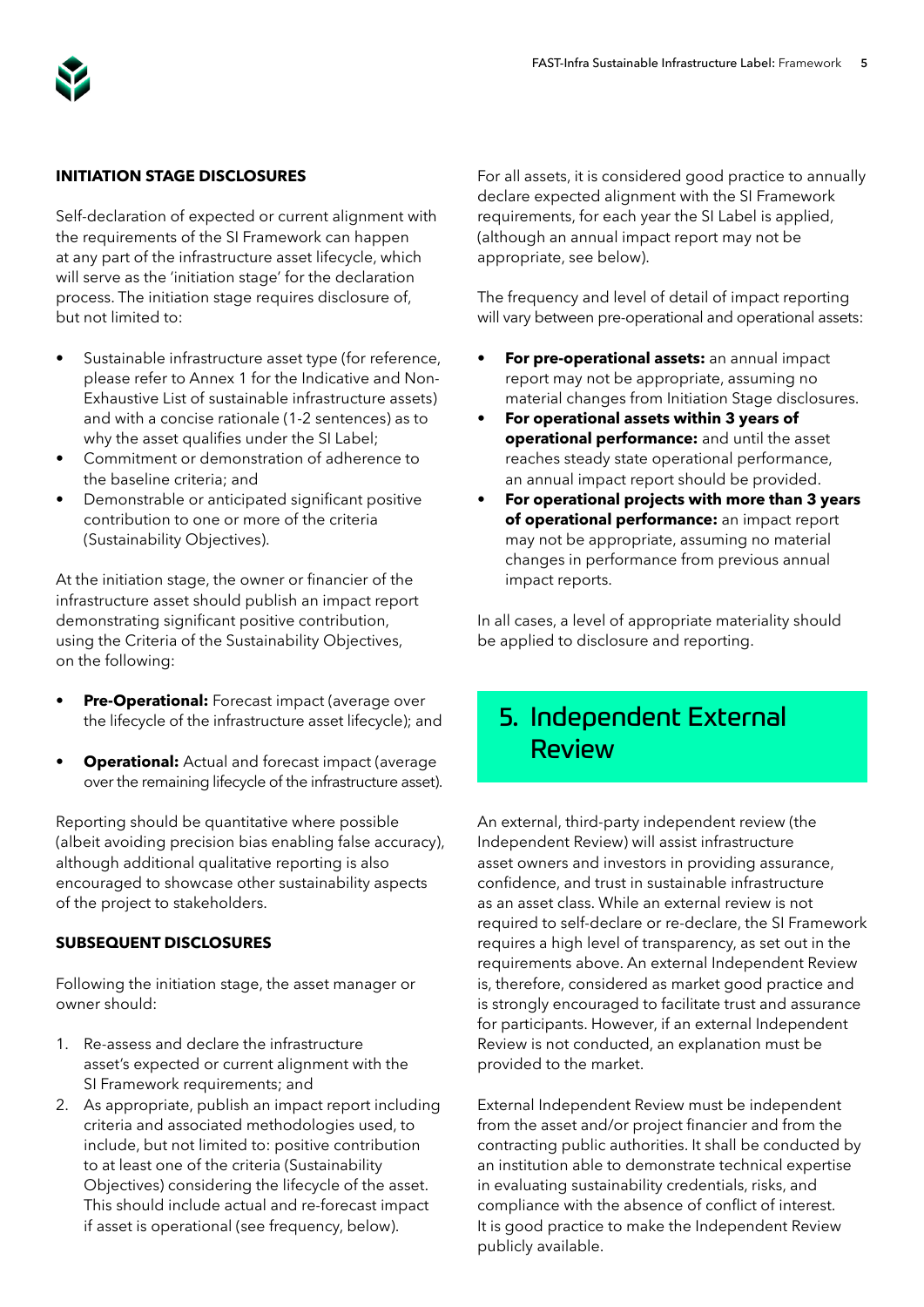

# **Annex 1**

## Indicative & Non-exhaustive List of Sustainable Infrastructure Assets

| <b>Renewable Energy</b>                                                                                                                                                                                               | <b>Green Buildings &amp; Social Infrastructure</b>                                                                                                                                                                                                                                                                            |
|-----------------------------------------------------------------------------------------------------------------------------------------------------------------------------------------------------------------------|-------------------------------------------------------------------------------------------------------------------------------------------------------------------------------------------------------------------------------------------------------------------------------------------------------------------------------|
| Electricity, steam, and/or heat/cool from: solar,<br>wind, hydro, geothermal, bio-energy, ocean<br>energy, waste-to-energy                                                                                            | Greenfield, existing buildings, and retrofit<br>of buildings/facilities for residential; health;<br>education; and commercial purposes<br>(e.g., storage, processing facilities, cold<br>storage); and other buildings/facilities using<br>low-carbon technologies, energy efficiency<br>measures and/or sustainable products |
| <b>Clean Transport</b>                                                                                                                                                                                                | <b>Data Infrastructure</b>                                                                                                                                                                                                                                                                                                    |
| Electric, hydrogen and/or hybrid for public,<br>$\bullet$<br>urban/inter-urban rail, freight, multi-modal<br>transport<br>Infrastructure for clean energy vehicles and<br>$\bullet$<br>reduction of harmful emissions | <b>Broadband networks</b><br>$\bullet$<br>Smart technology<br>٠<br>Infrastructure for remote power system<br>$\bullet$<br>management and/or GHG emission reductions                                                                                                                                                           |
| <b>Water, Wastewater, &amp; Sanitation</b>                                                                                                                                                                            | <b>Electricity Transmission &amp; Distribution</b>                                                                                                                                                                                                                                                                            |
| Water, wastewater, and/or sewage supply<br>and/or recycling systems, including treatment,<br>storage, transportation, distribution, and<br>monitoring<br>Water harvesting, irrigation, and drainage systems           | <b>Transmission lines</b><br>Distribution systems<br>Energy storage<br>Smart grids for renewable energy<br>Mini grids/distributed renewable generation systems                                                                                                                                                                |
| <b>Solid Waste Management</b>                                                                                                                                                                                         |                                                                                                                                                                                                                                                                                                                               |
|                                                                                                                                                                                                                       | <b>Nature-Based Solutions</b>                                                                                                                                                                                                                                                                                                 |